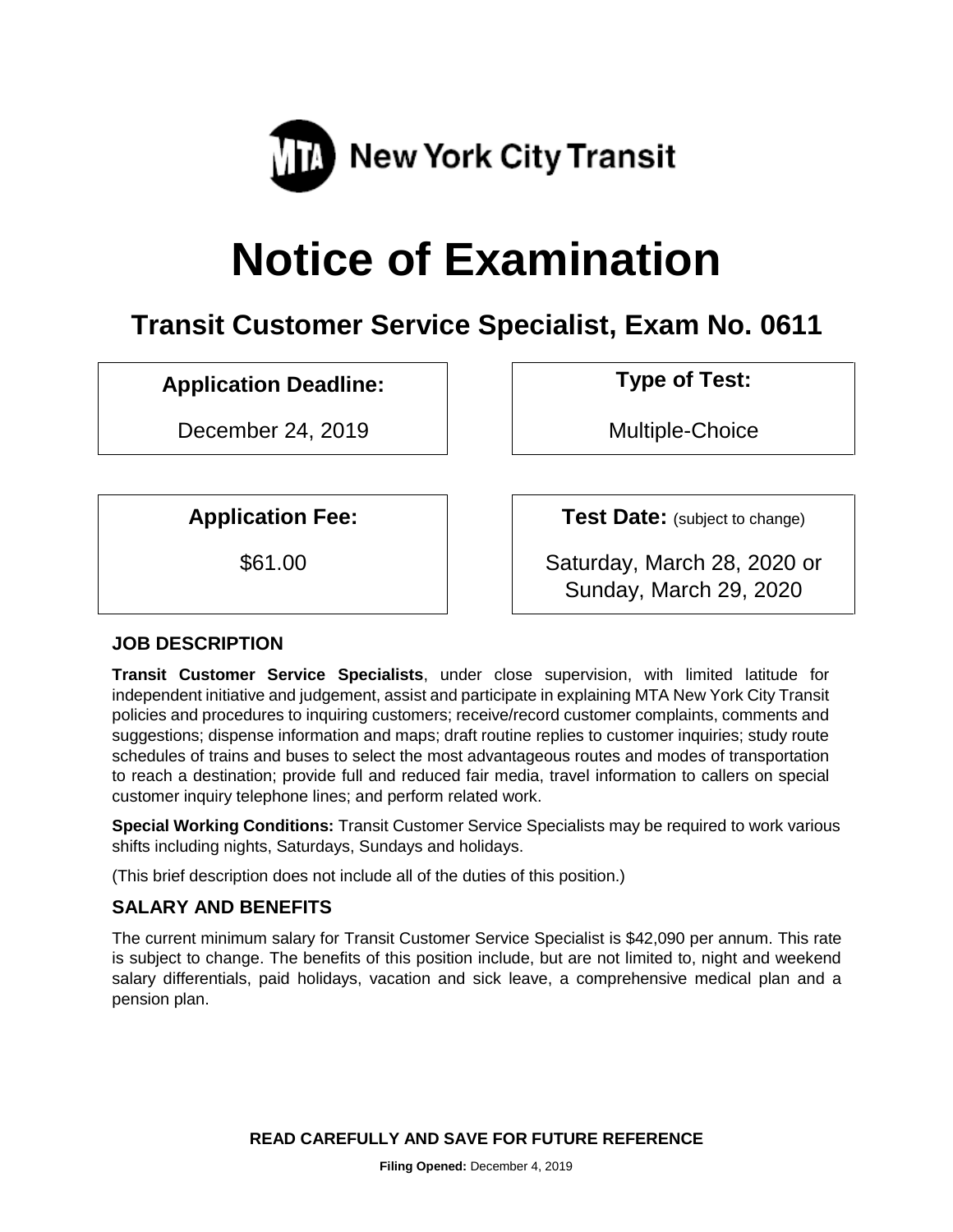## **HOW TO QUALIFY**

**Education and Experience Requirements:** By the **last day of the Application Period,** you must meet one of the following requirements:

- 1. A baccalaureate degree from an accredited college or university; or
- 2. An associate degree from an accredited college or university and one year of satisfactory, fulltime experience in a customer service or public information capacity dispensing information and listening to and resolving customers' general concerns, complaints and/or problems regarding an employer's products or services; or
- 3. A four-year high school diploma or its educational equivalent and two years of satisfactory, full-time experience as described in "2" above.

If you have qualifying part-time experience, it will be credited on a prorated basis.

#### **Experience which involves only incidental or occasional customer service, such as a sales associate or cashier is not acceptable.**

The high school must be approved by a State's Department of Education or a recognized accrediting organization. The college or university must be accredited by regional, national, professional or specialized agencies recognized as accrediting bodies by the U.S. Secretary of Education, and by the Council for Higher Education Accreditation (CHEA).

You are responsible for determining whether you meet the qualification requirements for this examination prior to submitting the *Application*. You may be given the test before we determine if you meet the qualification requirements. If you are marked "Not Qualified," your *Application* fee will **not** be refunded and you will **not** receive a score.

## **REQUIREMENTS TO BE APPOINTED**

**Customer Service Assessment**: If you pass the multiple-choice test, you will be scheduled to take the qualifying customer service assessment as vacancies occur. However, based on the projected number of vacancies, it is possible that not all candidates who pass the multiple-choice test will be scheduled for the qualifying customer service assessment. A score of 70% is required to pass the qualifying customer service assessment. In the qualifying customer service assessment, you may be required to demonstrate the following abilities:

- **Oral Comprehension –** Ability to understand spoken English words and sentences.
	- o Example: *Understanding customers' questions.*
- **Oral Expression –** Ability to use English words or sentences in speaking so others will understand.
	- o Example*: Communicating the appropriate information or empathetic response to customers.*
- **Customer Service Orientation –** Predisposition to provide superior service through responsiveness, courtesy and a genuine desire to satisfy customer needs.
	- o Example*: Actively listening to a customer who is recounting an incident on the platform and asking clarifying questions to better understand their concern, complaint or problem.*
- **Cognitive Empathy –** Ability to understand and anticipate customers' expectations and subsequently engage in appropriate service delivery behaviors.
	- o Example*: Understanding the customer's perspective when they express frustration upon*  learning that the nearest station with a working elevator is farther than expected, and *providing alternative routes.*

(Continued)

#### **READ CAREFULLY AND SAVE FOR FUTURE REFERENCE**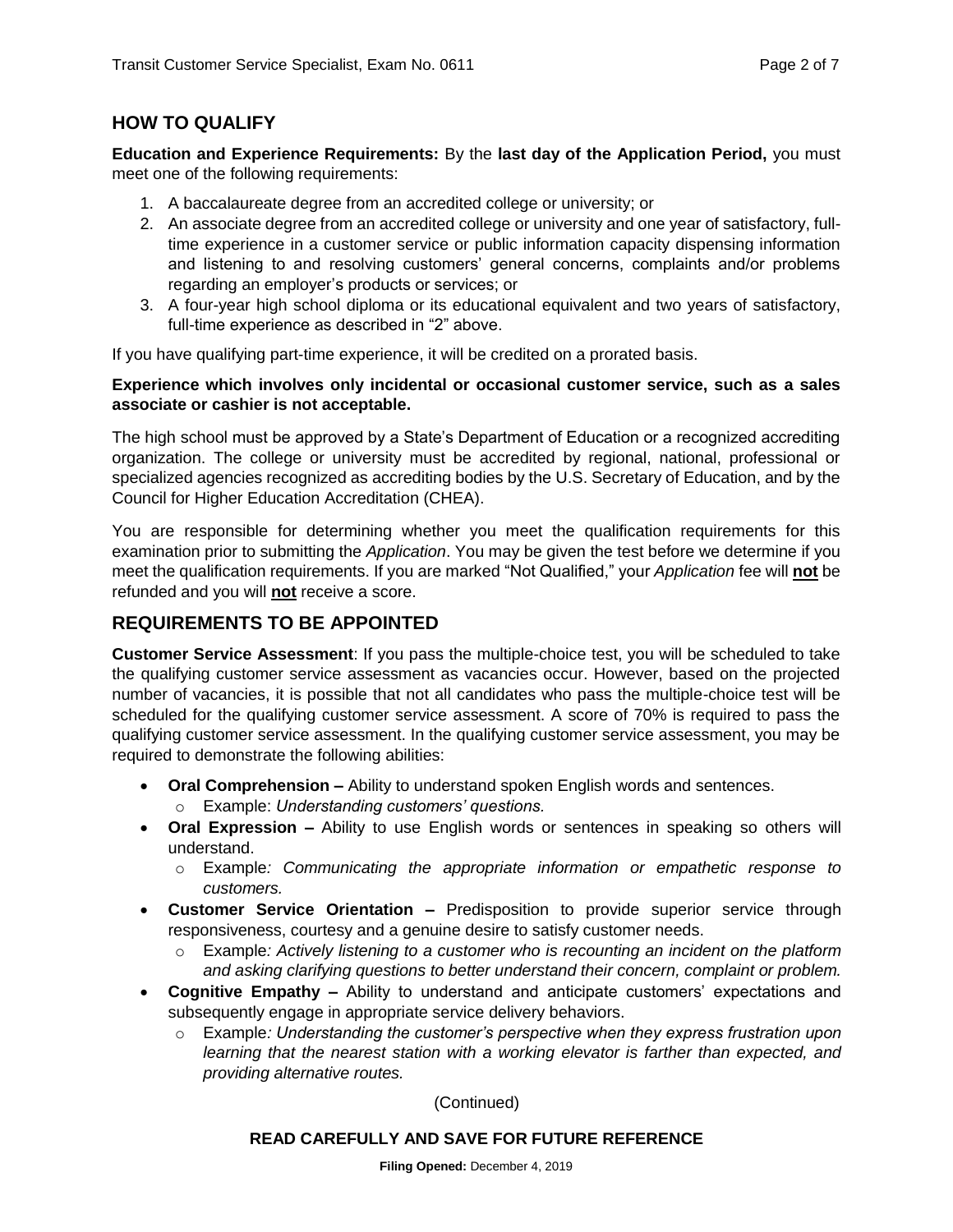## **REQUIREMENTS TO BE APPOINTED** (Continued)

- **Customer Interaction Strategies –** Breadth or scope of appropriate strategies used to deal with varying customer needs and situations.
	- o Examples*: De-escalating difficult or irate customers. Quickly identifying a language barrier and providing a customer with a translator to better assist them with their request.*

**Residency:** New York City residency is not required for this position.

**English Requirement:** You must be able to understand and be understood in English.

**Proof of Identity:** Under the Immigration Reform and Control Act of 1986, you must be able to prove your identity and your right to obtain employment in the United States prior to employment with MTA New York City Transit.

## **HOW TO OBTAIN AN APPLICATION**

During the application period, the application and other required forms for this examination will be attached to this Notice of Examination. Additional copies may be obtained during the application period at [http://mta.info/nyct/hr/appexam.htm,](http://mta.info/nyct/hr/appexam.htm) or you may obtain a printed copy in person at the MTA Exam Information Center, as indicated below. Computers with internet access are available on a limited basis at branches of the New York Public Library, the Brooklyn Public Library and the Queens Library to patrons with a valid library card.

**MTA Exam Information Center:** Open Monday through Friday, from 9 AM to 3 PM, in the lobby at 180 Livingston Street, Brooklyn, New York. Directions: take the A, C, F or R trains to the Jay Street-Metro Tech Station, or the 2, 3, or the G train to the Hoyt Street Station.

#### **REQUIRED FORMS**

- 1. **Application:** Make sure that you follow all instructions included with your *Application*, including payment of fee. Save a copy of the instructions for future reference.
- 2. **Education and Experience Test Paper:** Write your social security number in the box at the top of the cover page, and the examination title and number in the box provided. This form must be filled out completely and in detail for you to receive your proper rating. Keep a copy of your completed Education and Experience Test Paper for your records.
- 3. **Foreign Education Fact Sheet (required only if you need credit for your foreign education for this examination):** If you were educated outside the United States, you must have your foreign education evaluated to determine its equivalence to education obtained in the United States. The services that are approved to make this evaluation, as well as instructions on how to submit this evaluation are listed in the *Foreign Education Fact Sheet* included with your application packet. When you contact the evaluation service, ask for a "document-by-document" (general) evaluation of your foreign education. Your foreign education evaluation **must** be submitted directly to NYC Transit's Examinations Unit by the service completing the evaluation. Foreign education evaluations received directly from applicants will **not** be accepted. You can also access the *Foreign Education Fact Sheet* on our website at [http://web.mta.info/nyct/hr/forms\\_instructions.htm.](http://web.mta.info/nyct/hr/forms_instructions.htm)

**Note:** If you have earned a higher-level degree in the United States that supersedes the level of education required to meet the qualification requirements, you do not need to submit a foreign education evaluation. However, you must indicate that you have completed the higherlevel degree in the United States; proof of acceptance into an academic program or school is not sufficient to determine satisfactory equivalency.

#### **READ CAREFULLY AND SAVE FOR FUTURE REFERENCE**

**Filing Opened:** December 4, 2019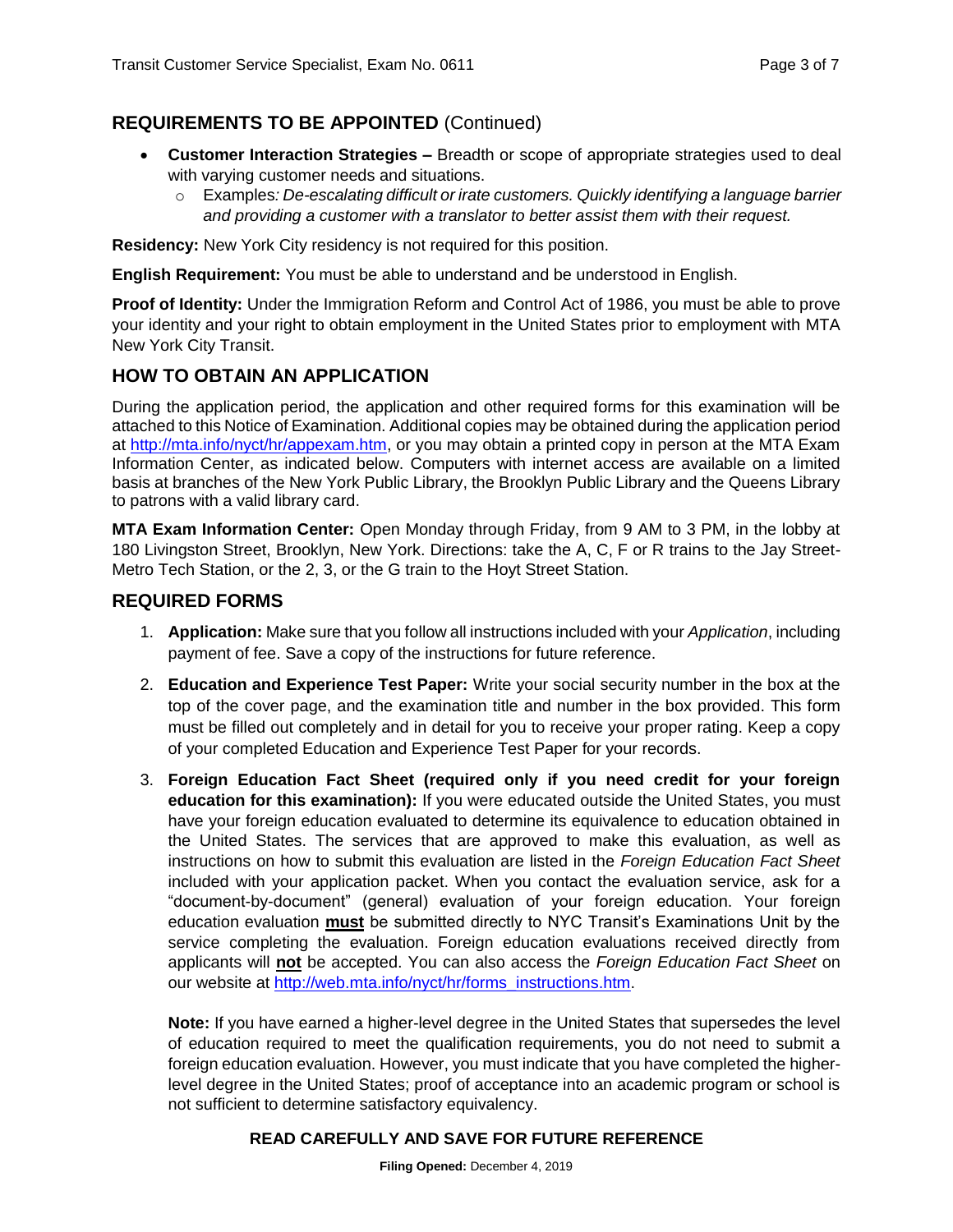## **HOW TO SUBMIT AN APPLICATION AND PAY THE APPLICATION FEE**

If you believe you meet the requirements in the "How to Qualify" section, you **must** apply by mail. MTA New York City Transit will **not** accept *Applications* in person.

#### **Applications by mail must:**

- 1. Include all of the required forms, as indicated in the "Required Forms" section above.
- 2. Be postmarked by the last day of the application period.
- 3. Be mailed to the address in the "Correspondence" section of this notice.
- 4. Include the appropriate fee in the form of a money order.

#### **The Money Order (Postal Money Order preferred) must:**

- 1. Be made payable to MTA New York City Transit.
- 2. Be valid for one year.
- 3. Have the following information written on it: your name, home address, the last four digits of your social security number, and the exam title and exam number.

Save your money order receipt for future reference and proof of filing an *Application*.

#### **Cash and personal checks will not be accepted**.

**Application Fee:** This fee is generally not refundable. Under special circumstances, you may be entitled to a refund. You should refer to the Department of Citywide Administrative Services ("DCAS") General Exam Regulations to determine if you are entitled to a refund prior to requesting a refund. You can refer to the bottom of the last page of the Notice of Examination for instructions on how to obtain a copy of the DCAS General Exam Regulations.

## **HOW TO SUBMIT AN APPLICATION WHEN REQUESTING A FEE WAIVER**

Applicants who wish to request a fee waiver must obtain an *Application* in person at the MTA Exam Information Center as indicated above and must submit the *Application* and required forms by mail to the address in the "Correspondence" section below **by the last day of the application period**.

MTA New York City Transit will not accept *Applications* in person. Additional information on how to request an application fee waiver is available with the *Application.*

## **ADMISSION LETTER**

An *Admission Letter* will be mailed to you about 10 days before the first date of the multiple-choice test. If you do not receive an *Admission Letter* at least 4 days before this date, you may obtain a duplicate letter at the MTA Exam Information Center (as indicated above). A paper copy of the *Admission Letter* is your ticket for admission to the test.

Applicants **must** keep their mailing address **up to date**. Please refer to the Correspondence section below for instructions on how to update your address and other contact information.

(Continued)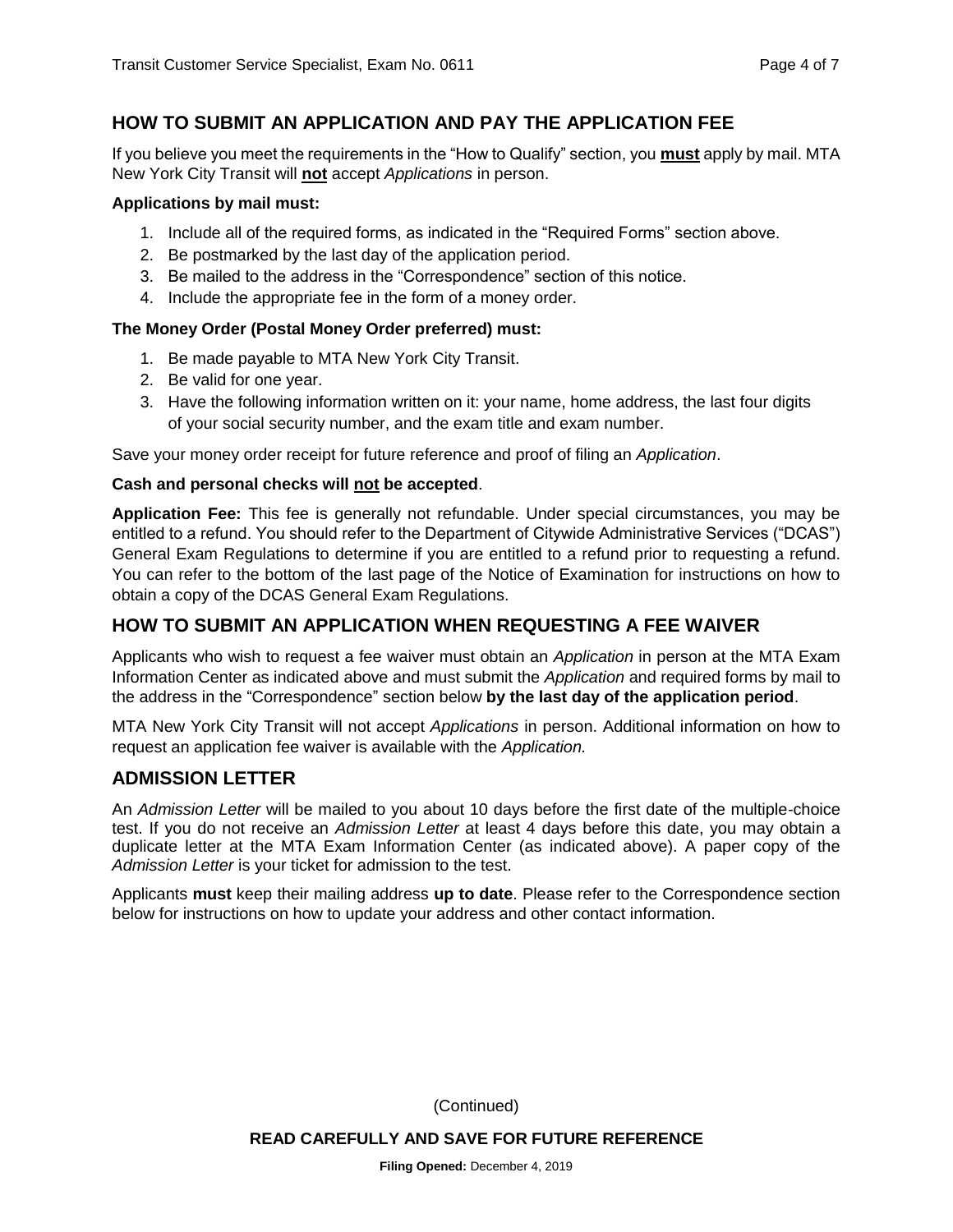## **THE TEST**

You will be given a competitive multiple-choice test. A score of at least 70% is required to pass this test. Your score on this test will determine your place on the eligible list.

You will be scheduled to take the test on one of the dates listed in the above "Test Date" box. You will be randomly assigned to a test date and location, and you cannot request that your scheduled test date or location be changed, unless you meet the conditions in the "Special Arrangements" section below.

Veterans' or Disabled Veterans' Credit will be granted only to eligible passing candidates who request that they be applied. Veterans' or Disabled Veterans' Credit should be requested at the time of application, but **must** be requested before the date the eligible list is established. Claims for Veterans' or Disabled Veterans' Credit cannot be made once the eligible list is established.

The competitive multiple-choice test may include questions on the following abilities:

- **Written Comprehension –** Ability to understand written sentences and paragraphs. o Example: *Understanding a training manual's instructions.*
- **Written Expression –** Ability to use English words or sentences in writing so others will understand.
	- o Example: *Typing a customer's complaint into the appropriate database with good grammatical form.*
- **Problem Sensitivity –** Ability to tell when something is wrong or is likely to go wrong. It includes being able to identify the whole problem as well as the elements of the problem.
	- o Example: *Identifying the severity of a customer's issue and understanding how to respond to the issue appropriately.*
- **Number Facility –** Involves the degree to which adding, subtracting, multiplying, and dividing can be done quickly and correctly. These can be steps in other operations such as finding percentages.

o Example: *Performing a calculation to determine the remaining balance on a MetroCard.*

- **Deductive Reasoning –** Ability to apply general rules to specific problems to come up with logical answers. It involves deciding if an answer make sense.
	- o Example: *Understanding and applying NYCT rules.*
- **Inductive Reasoning –** Ability to combine separate pieces of information, or specific answers to problems, to form general rules or conclusions.
	- o Example: *Understanding why customer service is important and forming appropriate conclusions about how to handle a dissatisfied customer.*
- **Information Gathering –** Ability to follow correctly a rule or set of rules to arrange things or actions in a certain order. The rule or sets of rules used must be given. The things or actions to be put in order can include numbers, letters, words, pictures, procedures, sentences, and mathematical or logical operations.
	- o Example: *Following a step-by-step rule on how to respond to a lost MetroCard inquiry.*
- **Spatial Orientation –** Ability to tell where you are in relation to the location of some object or to tell where the object is in relation to you.
	- o Example: *Reading a map to provide a customer with travel directions.*

**READ CAREFULLY AND SAVE FOR FUTURE REFERENCE**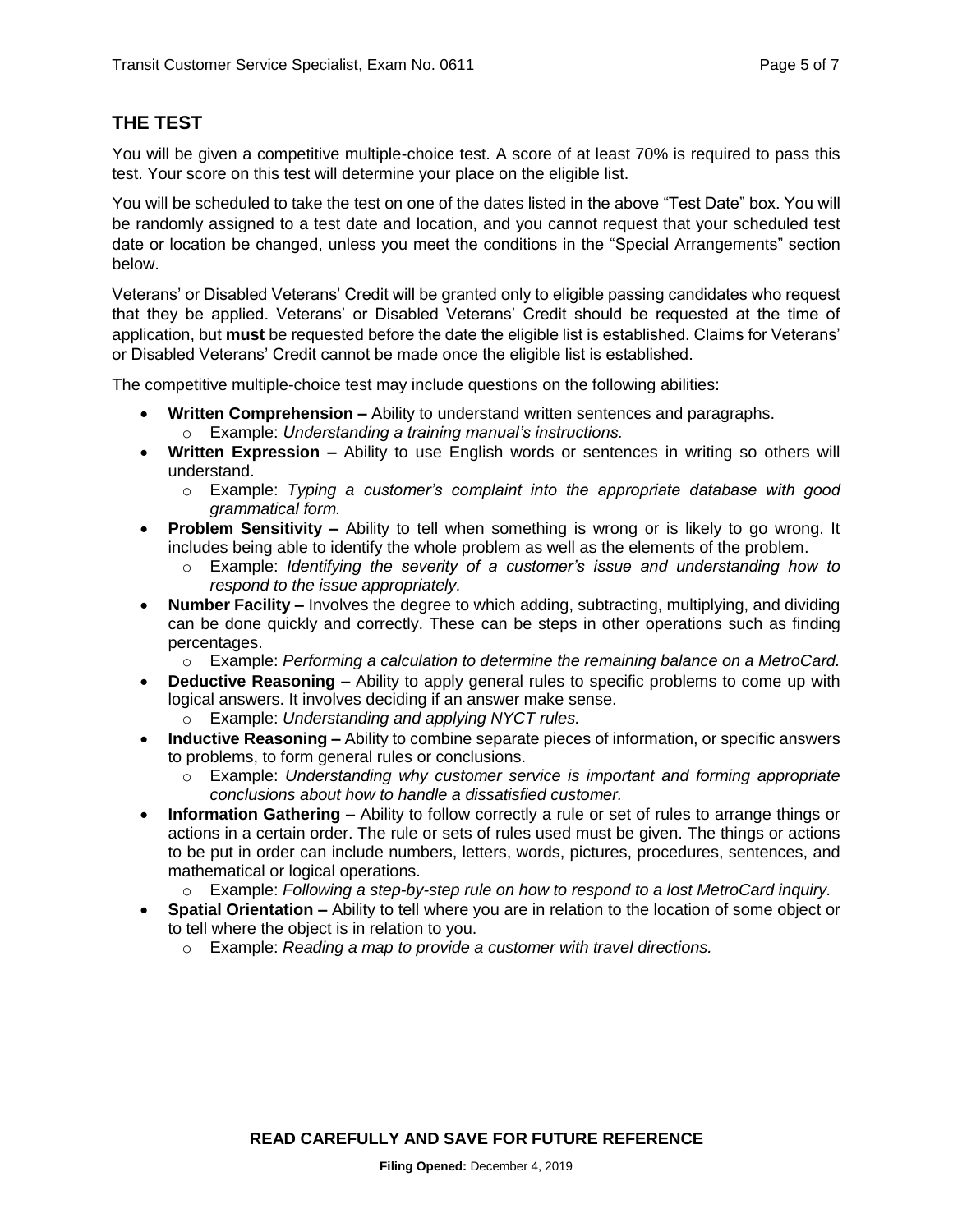## **TEST ADMINISTRATION GUIDELINES**

**Warning:** You are not permitted to enter the test site with cellular phones, smart watches, beepers, pagers, cameras, portable media players, or other electronic devices. Calculators are permitted; however, they must be hand-held, battery or solar powered, numeric only. Calculators with functions **other than** addition, subtraction, multiplication and division **are prohibited**. Electronic devices with an alphabetic keyboard or with word processing or data recording capabilities such as planners, organizers, etc. are prohibited. If you use any of these devices in the building at any time before, during or after the test, you may **not** receive your test results, your test score may be nullified, and your application fee will **not** be refunded.

You may not have any other person, including children, present with you while you are being processed for or taking the test and no one may wait for you inside of the test site while you are taking the test.

**Required Identification: You are required to bring one (1) form of valid (non-expired) signature and photo bearing identification to the test site**. The name that was used to apply for the exam must match the first and last name on the photo ID. A list of acceptable identification documents is provided below**. If you do not have an acceptable ID, you may be denied testing.** Acceptable forms of identification (bring one) are as follows: State issued driver's license, State issued identification card, US Government issued Passport, US Government issued Military Identification Card, US Government issued Alien Registration Card, IDNYC, Employer ID with photo, or Student ID with photo.

Leaving: You must leave the test site once you finish the test. If you leave the test site after being fingerprinted but before finishing the test, you will not be permitted to re-enter. If you disregard this instruction and re-enter the test site, you may not receive your test results, your test score may be nullified, and your application fee will not be refunded.

## **THE TEST RESULTS**

If you meet the education and experience requirements and pass the competitive multiple-choice test, your name will be placed in final score order on an eligible list and you will be given a list number. You will be notified by mail of your test results. If you meet all requirements and conditions, you will be considered for appointment when your name is reached on the eligible list.

## **ADDITIONAL INFORMATION**

**Probationary Period:** You will be required to complete a one-year probationary period. Those who do not successfully complete the probationary period may be terminated or returned to their previously held permanent title at the discretion of MTA New York City Transit .

## **SPECIAL ARRANGEMENTS**

**Special Test Accommodations:** If you plan to request special testing accommodations due to disability or an alternate test date due to your religious belief, follow the instructions included with your *Application* and mail your request to the address found in the "Correspondence" section below no later than 30 days prior to the first scheduled test date.

(Continued)